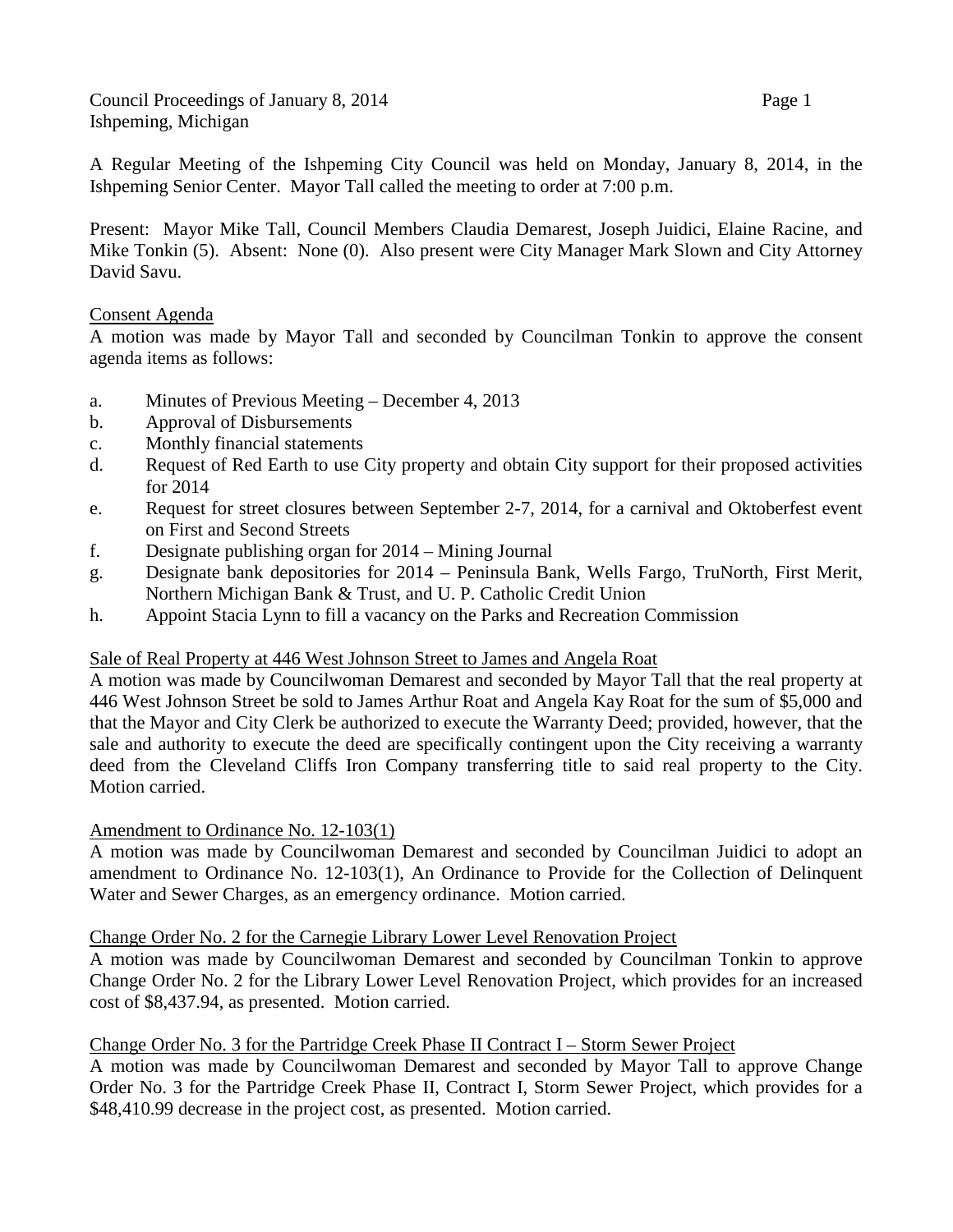# Gateway Enhancement and Streetscape Improvement Amendment #1

A motion was made by Councilwoman Demarest and seconded by Councilman Tonkin to approve MEDC Grant Amendment #1 to extend the project completion date for the Gateway Enhancement and Streetscape Project to July 31, 2014, and authorize the City Manager to sign the amendment. Motion carried.

# Submission of a Brownfield Authority Project Application

A motion was made by Mayor Tall and seconded by Councilwoman Racine to approve the Brownfield Project Application to restore and improve Lake Bancroft water quality and near shore conditions to a more natural and healthful state, as presented, and authorize the City Manager to submit the application to the Marquette County Brownfield Redevelopment Authority. Motion carried.

# Economic Vitality Incentive Program (EVIP) Category 2

Mr. Slown explained that the State of Michigan requires plans for three EVIP categories in order to receive revenue sharing funds. Category 2 is an innovation, privatization, cooperation, collaboration, and consolidation plan. The major change to this year's plan is the cooperation of the City and Marquette County on the downtown façade grants.

A motion was made by Councilwoman Demarest and seconded by Mayor Tall to approve the EVIP Category 2 Plan as presented and to authorize the City Manager to submit it to the State of Michigan by February 1, 2014. Motion carried.

# Five Year Parks and Recreation Plan

The current five-year recreation plan expired on December 13, 2013. In order to apply for DNR grants, the City must have a current recreation plan. Two proposals were received to update the plan, but funding for preparation of the plan is not included in the 2014 budget. The plan must be submitted to the DNR by March 1, 2014, and approved by April 1, 2014.

A motion was made by Councilwoman Demarest and seconded by Councilwoman Racine to reject the two proposals to prepare the five year recreation plan and to authorize the City Manager, Ray Roberts, the Planning Commission, the Parks and Recreation Commission, and Carol Holmgren to prepare a five year recreation plan for 2014-2018. Motion carried.

# Fire Department Request to Submit a Grant

A motion was made by Councilwoman Demarest and seconded by Councilman Juidici to authorize the Fire Department to submit a grant request to Cliffs-Rio Tinto in the amount of \$125,000 for a used aerial truck and to seek other grants and funding sources to assist in the purchase of the vehicle. Motion carried.

## Insurance Coverage for Repairs to a Property Owner's Water and Sewer/Septic Tanks

There are private companies trying to sell insurance to residents for repairs to water and sewer lines on private property. It was expressed that it is City policy to not endorse or oppose these companies, and property owners should be aware that it is at their discretion and possible risk if they want to do business with these companies.

## Old Business

A motion was made by Councilwoman Demarest and seconded by Councilman Juidici that the City